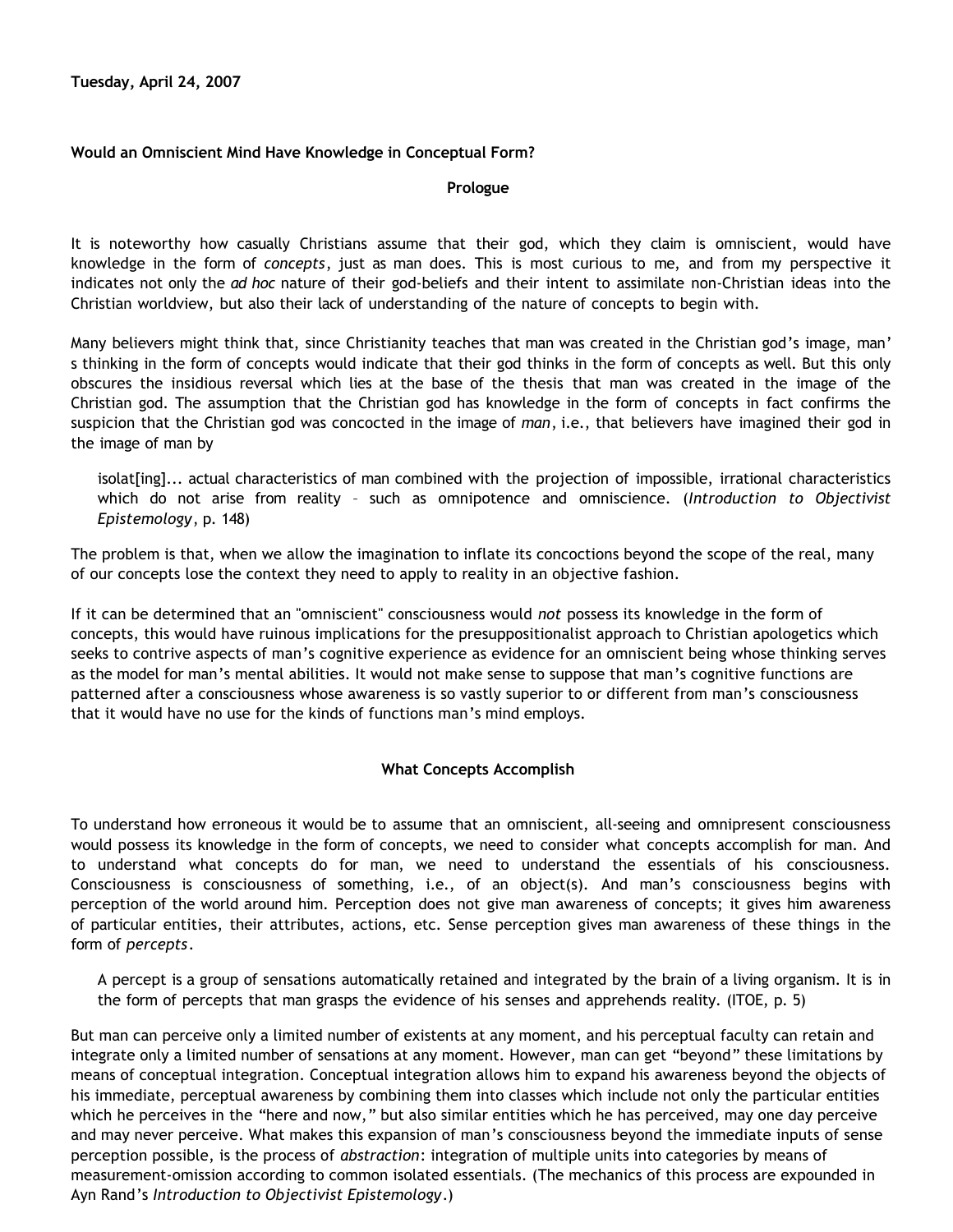Concepts thus allow man to treat *as a single whole* an unlimited series of existents which he has *not* observed or directly perceived, on the basis of those which he *has* observed or directly perceived. Concepts are therefore a kind of mental shorthand which he needs *because he does not have direct awareness of all members of a class*.

### **An Example of a Poor Understanding of Concepts in Apologetic Action**

Christian apologists frequently expose their poor understanding of the nature of concepts when they try to assemble arguments for the existence of their god. Quite often theists expose their lack of understanding just in setting up their argument, flashing their ignorance before the world before their arguments even get off the ground. Attending believers, anxious to find anything to confirm their beliefs, nod in agreement regardless of whether or not they fully understand what is being endorsed.

Examples of misuse of conceptual issues are legion in the apologetic literature. But for present purposes, observe what Alvin Plantinga considers as the basis from which to mount an argument for the existence of his god (quoted from Welty [here](http://www.ccir.ed.ac.uk/~jad/welty/mphil.pdf)):

Suppose you find yourself convinced that (1) there are propositions, properties, and sets, (2) that the causal requirement is indeed true [that is, that there must be a causal connection between object of knowledge and knower], and (3) that (due to excessive number or excessive complexity or excessive size) propositions, properties, and sets can't be human thoughts, concepts, and collections. Then you have the materials for a theistic argument (*Warrant and Proper Function*, 121 fn. 25).

Actually, given Plantinga's conceptions (particularly his points (1) and (3)), what we have here is the makings of a gap into which theistic imaginations can be inserted. But the gap is contrived against the relief of a profound ignorance of the objective nature of concepts. For one thing, at the very least, propositions are not irreducible; they consist of concepts. To speak of propositions intelligently, we need to understand propositions, and to understand propositions, we first need to understand concepts. Also, as mathematical collections, sets concretize certain conceptual aspects - such as treating groups of objects as single wholes, but they too are not irreducible. Since sets consist of units, it is therefore the formation of the concept 'unit' which needs to be understood if we are to have a rational understanding of sets. In regard to properties, we need to clarify if by 'properties' we mean particular attributes which exist in specific measures (if so, which ones and which measures?), or the concepts which integrate particular attributes into mental units, in which case we're back to the need to understand the nature of concepts.

Let us look a little closer at this notion of "excessive number." What quantity constitutes an "excessive number" in this respect? How does one determine which number is "excessive," thus warranting the conclusion that whatever exists in this quantity must not be human or graspable by the human mind? And how would such a conclusion follow? If Plantinga can quantify it, then obviously it is a number that man's mind can grasp, which would undercut his claim that an "excessive number" of "propositions, properties and sets can't be human thoughts, concepts, and collections." Indeed, what number can the human mind *not* grasp? Concepts allow us to bring an "excessive number" of any type of units into the range of human consciousness by means of unit-economy, that is, by condensing it into a single unit which the human mind can easily retain and integrate into the sum of his knowledge. Thus by quantifying them, Plantinga would demonstrate that whatever he is quantifying is within the grasp of his mind.

If, however, Plantinga does not know how many propositions, properties and sets there are, then how could he claim that there is an "excessive number" of them, such that they "can't be human thoughts, concepts, and collections"? How could he know, as it were, that the quantity of propositions, properties and/or sets has exceeded the magic number? Plantinga's own personal ignorance of how many "propositions, properties and sets" there are, may be a fact that he has to live with, but such ignorance is not hardly a credible platform from which to argue for the existence of a god. Similarly with "excessive complexity or excessive size." Either way you slice it, such a procedure is self-defeating.

Notice how theism often attempts to exploit the limitations of man's mind - whether actual or inflated - to validate the existence of something beyond his ability to perceive and understand, and yet we're expected to accept this as knowledge. What Plantinga's "materials for a theistic argument" indicate is his own poor understanding of the nature of concepts. Plantinga himself uses concepts to identify what he is talking about, concepts which the average human thinker can grasp, and yet claims that what these concepts cannot be human concepts. This ignores the fact that it is the task of concepts to reduce an "excessive number or excessive complexity or excessive size"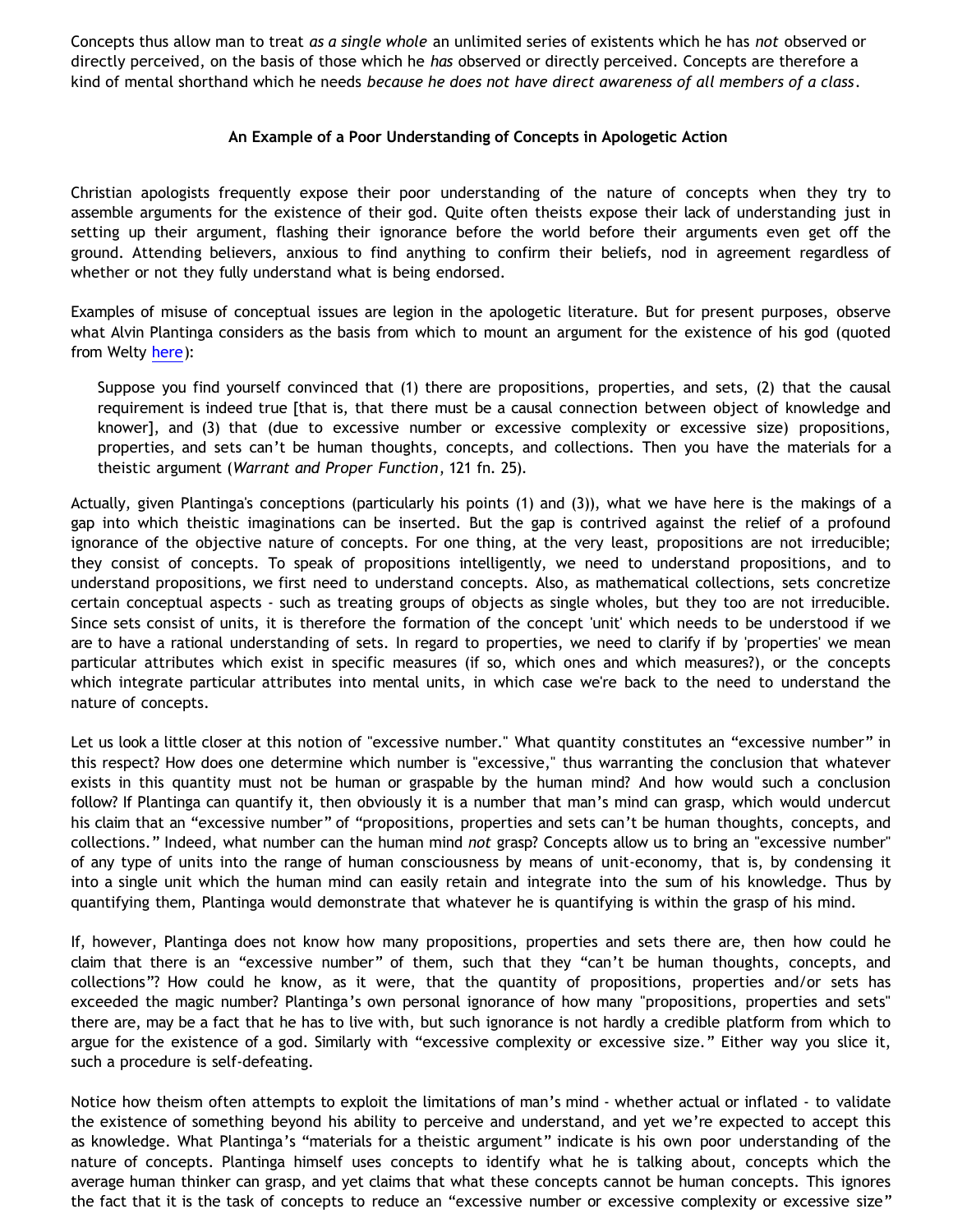of things (be they "propositions, properties, and sets," or anything else), to the range of man's consciousness. Even indefinite descriptors, such as Plantinga uses to state the supposed problem, reduce what he is talking about to something easily grasped by the human mind. In this way, concepts enable man to work extremely efficiently within the limitations of his consciousness rather than being incapacitated by them and held hostage to the intellectual permafrost of mysticism.

### **Man's Conceptual Faculty**

Leonard Peikoff explains how concepts bring that which is beyond the reach of man's senses (including things existing in "excessive number or excessive complexity or excessive size") into the reach of man's overall awareness:

Consciousness, any consciousness, is finite. A is A. Only a limited number of units can be discriminated from one another and held in the focus of awareness at a given time. Beyond this number, the content becomes an unretainable indeterminate blur or spread, like this: ///////////////////////////

For a consciousness to extend its grasp beyond a mere handful of concretes, therefore – for it to be able to deal with an enormous totality, like all tables, or all men, or the universe as a whole – one capacity is indispensable. It must have the capacity to compress its content, i.e., to *economize the units* required to convey that content. This is the basic function of concepts. Their function, in Ayn Rand's words, is "to reduce a vast amount of information to a minimal number of units..."

A concept integrates and thus condenses a group of percepts into a single mental whole. It reduces an unlimited number of perceptual units to one new unit, which subsumes them all. It thereby expands profoundly the amount of material that a person can retain and deal with cognitively. Once the term "man" is defined and automatized in your consciousness, for example, the vast sum of its referents is available to you instantly; it is available in a single frame of awareness, without the need of your trying to visualize or describe and then somehow hold in mind all the individual men that are, have been, or will be. One mental unit has taken place of an endless series, and you can proceed to discover an unlimited knowledge about the entity. (*Objectivism: The Philosophy of Ayn Rand*, p. 106)

As should be clear from the foregoing, concepts are vital to man's cognition because they expand his awareness beyond the immediate reach of his senses. Concepts thus allow man to reach beyond what he is directly aware of by giving him the ability to manage a vast amount of information in the form of a single unit, even though he does not directly perceive all the information which that single unit integrates at any one moment. Concepts make it so that he can speak about *all men*, for instance, whether they exist now, will exist, or existed in the past, without having seen all men; in fact, he never will see all men. In such a way, concepts universalize classes from the small number of units which an individual does perceive directly, which is the essential process of induction. Thus concept-formation provides a working model or blueprint for inductive generalization.

It should be noted here that conceptual integration holds the key to debunking the staid objections against empiricism that are all too commonplace in presuppositional apologetics. (See for instance Bahnsen, *Always Ready*, pp. 181-182, or Michael Butler's [The Pulling Down of Strongholds: The Power of Presuppositional Apologetics.](http://butler-harris.org/archives/158)) If the human mind can form open-ended classes of existents on the basis of the limited input of the senses, then there is no reason to suppose that all of one's knowledge cannot be ultimately grounded in sense perception. After all, the content of one's knowledge had to be acquired somehow, and those who contend that all knowledge is not grounded in sense experience do not identify an alternative to sense experience which can work without the operation of the senses. Besides, an objective theory of abstraction settles both the standard and the more refined objections that are commonly raised against perceptually-based cognition.

# **Predictable Theistic Denials**

The theist will most likely want to deny the first statement in Peikoff's explanation, which is a universal statement characterizing all consciousness. Christians imagine in their god an allegedly *infinite* consciousness. They will thus deny that their god could discriminate "only a limited number of units... from one another," that it holds in the focus of its awareness at all times *everything* that exists, has existed and will exist for all eternity, for such " all-knowingness" is the basis of its "plan" for mankind and the universe. It is, given such imaginations, not limited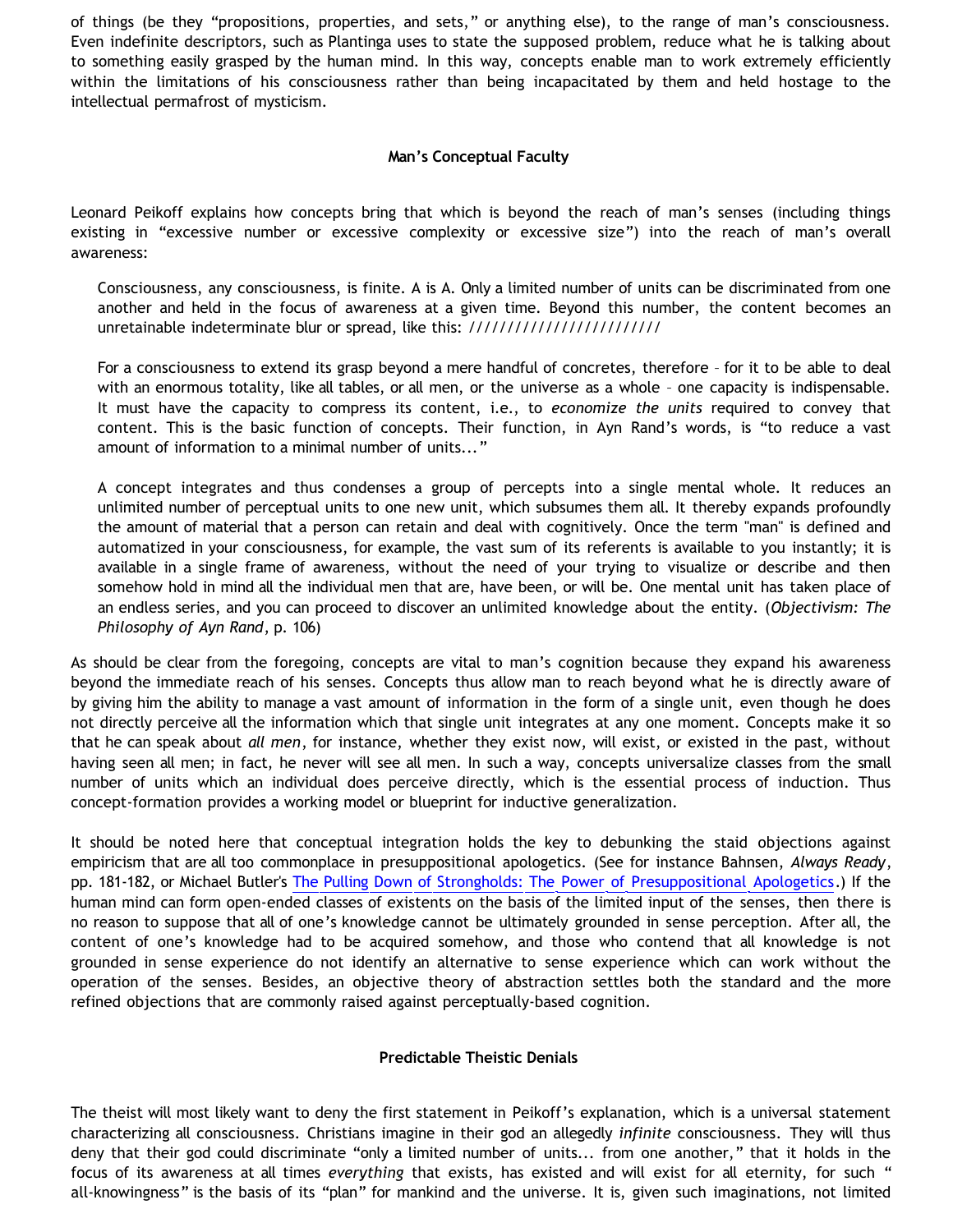to discriminated awareness of only a small number of units at any time.

But such denials will only play into my point, namely that the "knowledge" which Christians claim on behalf of their god could not be *conceptual* in nature. Since its awareness is not limited to only a small number of units at any given time, it would not possess its knowledge in a form which omits specific measurements in order "to extend its grasp beyond a mere handful of concretes." Such a method of cognition would actually *destroy* its omniscience, for it would obliterate its immediate awareness of all the details belonging to everything that exists save for a statistically insignificant few.

Bahnsen confirms the essence of this point when he writes:

Van Til makes the point that in nothing that God knows is He utterly passive and receptive; He has no "percepts " from which He constructs His knowledge. Rather, by His own original and constructive (creative) concepts, God determines the nature of reality and all the facts of history. (*Van Til's Apologetic: Readings & Analysis*, p. 353n. 180)

Since, according to this view, the Christian god "has no 'percepts' from which He constructs His knowledge," it would have no need for a faculty which "integrates and thus condenses a group of percepts into a single mental whole" in knowing its objects. In other words, it would have no need for concepts. It could hold in its immediate awareness every detail of every existent that exists, ever existed or will exist, without any need to condense that mass into measurement-omitting units that a non-omniscient consciousness such as man has requires.

Notice how, in spite of these points, Bahnsen errs by proceeding to affirm that such a being would have its knowledge in the form of concepts as well as explicitly affirming a view which entails the primacy of consciousness (see specifically [Confessions of a Vantillian Subjectivist](http://bahnsenburner.blogspot.com/2006/03/confessions-of-vantillian-subjectivist.html)). Because an omniscient and all-seeing consciousness would be conscious of absolutely everything at all times for all eternity, the Christian god, if it were omniscient and all-seeing, would have no use for a faculty which "reduces an unlimited number of perceptual units to one new unit, which subsumes them all." Since its awareness is already absolutely maximal and all-encompassing, it would have no use for a faculty which expands its cognition beyond what it perceives at any moment, for if it perceives at all, it perceives maximally already; there would be nothing beyond its perception to expand to. Thus the theist's use of the concept 'concept', when applied to his god which is supposedly omniscient and all-seeing, becomes a [stolen concept](http://www.nathanielbranden.com/catalog/articles_essays/the_stolen_concept.html), for it is affirmed while denying or ignoring its genetic roots. This is clear the moment the theist denies Peikoff's claim that "any consciousness, is finite." The theist will deny this because he does not want to allow it to apply to the god he imagines.

And yes, I say *imagines* here, because imagination is the faculty by which the believer conceives of such a being. For instance, we can of course *imagine* a being which is not saddled with the kinds of limitations that man has. But this is merely imagination. We can imagine a being, which we might call *Wod*, which "sees all" and "knows all," from whose voyeuristic awareness nothing can escape. Such an entity, being omniscient and all-seeing, would not need to reduce the vast information it supposedly possesses to a minimal number of units. As an omniscient and all-seeing being, it would be able to hold all that information, however much there may be, in its eternal awareness. If it did not, it would not be omniscient and all-seeing. Although we will always be capable of imagining beyond what is real, the problem for the theist is that the imaginary is not real.

#### **In a Nutshell**

Quite simply, one would not need concepts if he knew everything and contained everything that exists in his immediate awareness eternally. Concepts are how a "finite mind" economizes the enormous amount of data that it *discovers* in the world throughout its life. Concepts are a form of mental shorthand that allows a "finite mind" to treat as a single unit a massive and ever-growing volume of information collected from its awareness of a limited number of particular units bearing similar attributes in various specific measurements.

An omniscient mind, on the other hand, would not need such a shorthand method of organizing the objects of its awareness, because it could retain all the specific information about each particular at all times in its present awareness, and it would know each particular in terms of its uniqueness – i.e., specifically – rather than having to lump particulars into generalized or *universal* classes which omit the particular measurements of the units they subsume.

We ("finite minds") omit measurements in order to condense specific particulars into the form of general classes